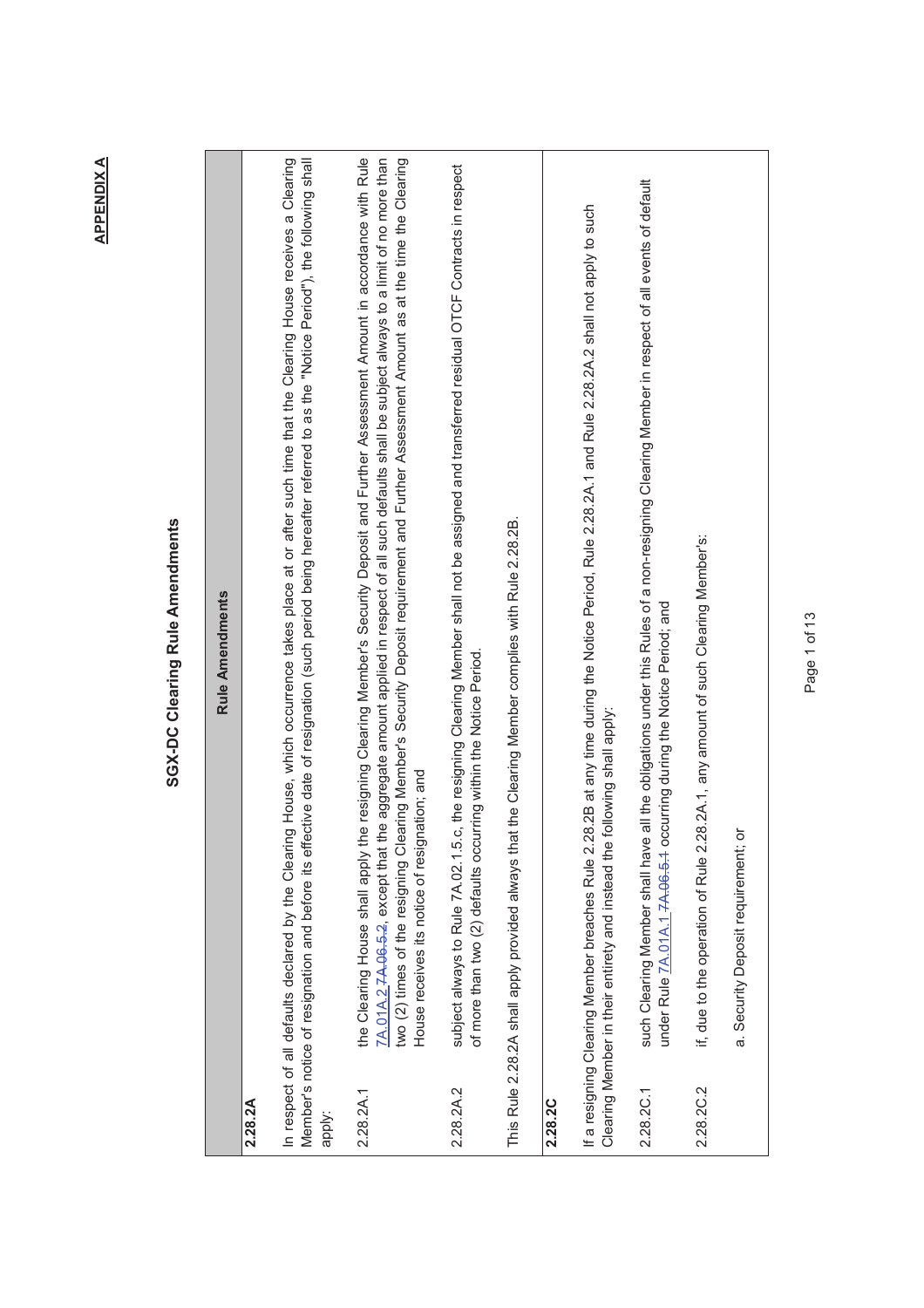|            | ŏ<br>b. Further Assessment Amount;                                                                                                                                                                                                                                                                                                                                                                                                                                        |
|------------|---------------------------------------------------------------------------------------------------------------------------------------------------------------------------------------------------------------------------------------------------------------------------------------------------------------------------------------------------------------------------------------------------------------------------------------------------------------------------|
|            | c. both,                                                                                                                                                                                                                                                                                                                                                                                                                                                                  |
|            | authority to call for and apply such amount as if the assessment had been utilised in the first instance in accordance with Rule 7A.01A.2<br>has not been used and applied by the Clearing House in accordance with Rule 7A.01A.2.7A.06.5.2. the Clearing House shall have the<br>7A.06.5.2.                                                                                                                                                                              |
|            | 7.02AA Registration of Eligible OTCF Transactions                                                                                                                                                                                                                                                                                                                                                                                                                         |
|            | 7.02AA.1 Eligible OTCF Transactions                                                                                                                                                                                                                                                                                                                                                                                                                                       |
| 7.02AA.1.1 | Only OTCF Transactions which meet the following criteria will be eligible for registration with the Clearing House ("Eligible OTCF<br>Transactions"):                                                                                                                                                                                                                                                                                                                     |
|            | one of the classes of Eligible OTCF Contracts; and<br>a. a transaction which falls under                                                                                                                                                                                                                                                                                                                                                                                  |
|            | b. a transaction where each Original OTCF Contract Counterparty has satisfied the requirements prescribed by the Clearing House in the<br>OTCF Clearing Member Handbook from time to time.                                                                                                                                                                                                                                                                                |
|            | Once the criteria in Rule 7.02AA.1.1 are satisfied, the Clearing Members acting for the respective Original OTCF Contract Counterparties<br>shall be responsible for the Eligible OTCF Transaction as principals to the Clearing House.                                                                                                                                                                                                                                   |
| 7.02AA.1.2 | If an OTCF Transaction does not fulfil the eligibility criteria in Rule 7.02AA.1.1, such OTCF Transaction shall be deemed not to have been<br>submitted to the Clearing House and shall remain in effect or be terminated, as the case may be, in accordance with any terms agreed to<br>between the Original OTCF Contract Counterparties.                                                                                                                               |
| 7.02AA.1.3 | discretion to disallow the registration of such OTCF Transaction if any of the events of default set out in Rule 7A.01A.1-7A.06-5-4 occurs or is,<br>Notwithstanding that an OTCF Transaction fulfils all eligible criteria prescribed under Rule 7.02AA.1.1, the Clearing House shall have the sole<br>Clearing House, about to occur in relation to the Clearing Member in whose name such OTCF Transaction is<br>in the reasonable opinion of the<br>to be registered. |
|            | 7.04.5A Eligible OTCF Transactions                                                                                                                                                                                                                                                                                                                                                                                                                                        |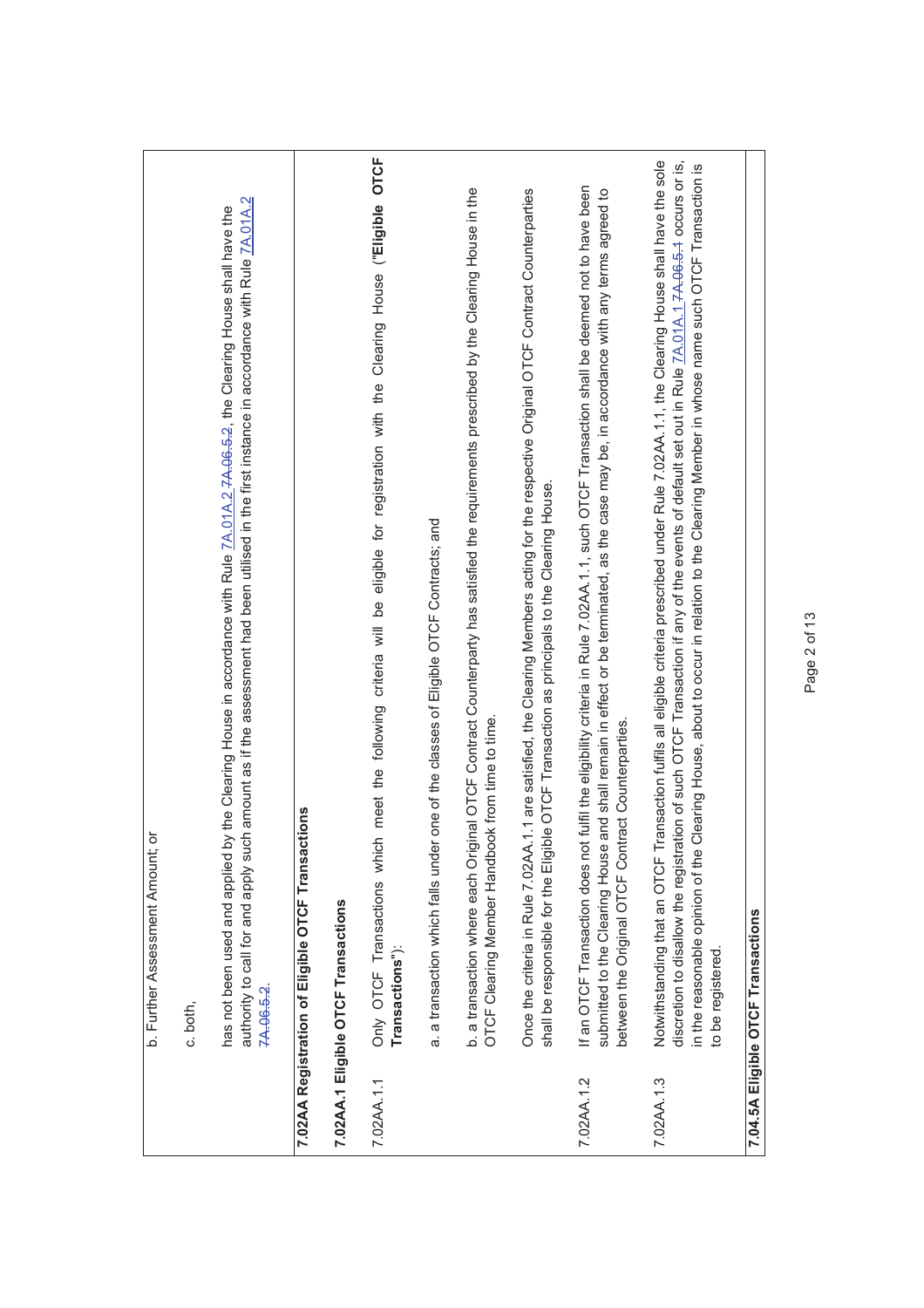|                | Clearing House may, in its sole d<br>events of default set out in Rule I<br>Notwithstanding that an Eligible (<br>7.04.5A.6                             | OTCF Transaction has been successfully registered pursuant to Rule 7.02AA.2 and is pending novation, the<br>iscretion, disallow the novation of the OTCF Contract relating to such Eligible OTCF Transaction if any of the<br>7A.01A.1.7A.06.5.4 occurs or is, in the reasonable opinion of the Clearing House, about to occur in relation to<br>the Clearing Member in whose name such Eligible OTCF Transaction has been registered.                                     |
|----------------|---------------------------------------------------------------------------------------------------------------------------------------------------------|----------------------------------------------------------------------------------------------------------------------------------------------------------------------------------------------------------------------------------------------------------------------------------------------------------------------------------------------------------------------------------------------------------------------------------------------------------------------------|
|                | 7A.01.3                                                                                                                                                 |                                                                                                                                                                                                                                                                                                                                                                                                                                                                            |
|                | 7A.01.3.3 in the case of a Clearing Member only,                                                                                                        | it defaults upon any levy owing to the Clearing House arising out of Rule 7A.01A.7A.06.5;                                                                                                                                                                                                                                                                                                                                                                                  |
|                | 7A.01A.2                                                                                                                                                |                                                                                                                                                                                                                                                                                                                                                                                                                                                                            |
|                | Subject to Rule 7A.06.6.4 and provided that the<br>promptly by the use and application of funds from<br>each source of funds to be completely exhausted | defaulted Clearing Member's Collateral deposited with or provided to SGX-DC has been fully applied in<br>accordance with Rule 7A.05.01, any loss suffered by the Clearing House arising from or in connection with an event of default shall be met and made good<br>the following sources (collectively known as the "Clearing Fund") in the order of priority hereafter listed, with<br>subject to the limitations contained therein, before the next source is applied: |
| $\vec{\sigma}$ | Clearing House Contribution.                                                                                                                            |                                                                                                                                                                                                                                                                                                                                                                                                                                                                            |
| .<br>ف         | Security Deposits of Clearing Members<br>had:                                                                                                           | excluding any Clearing Member who is insolvent or deemed to be insolvent) where each Clearing Member                                                                                                                                                                                                                                                                                                                                                                       |
|                | the event of default was declared                                                                                                                       | cleared Contracts belonging to the Contract Class in which the event of default occurred, during the six (6) month period preceding the day<br>by the Clearing House; or                                                                                                                                                                                                                                                                                                   |
|                | collectively referred to as the "Re<br>ïШ                                                                                                               | period preceding the day the event of default was declared by the Clearing House (with the periods at Rules 7A.01A.2.b.i and 7A.01A.2.b.ii<br>an open commitment in Contracts belonging to the same Contract Class in which the event of default occurred, during the six (6) month<br>levant Periods").                                                                                                                                                                   |
|                |                                                                                                                                                         | Such Clearing Member shall be liable for the loss remaining on a pro-rata basis, calculated as the proportion of its Security Deposit requirement<br>relative to the aggregate Security Deposit requirement for the category of Clearing Members referred to in this Rule 7A.01A.5.2.b                                                                                                                                                                                     |
| ن              | the same category of Clearing Members                                                                                                                   | Further Assessment Amounts (as prescribed under Rule 7A.06.3, and excluding any Clearing Member who is insolvent or deemed to be insolvent) of<br>referred to in Rule 7A.01A.2.b. Such Clearing Member shall be liable for the loss remaining on a pro-rata                                                                                                                                                                                                                |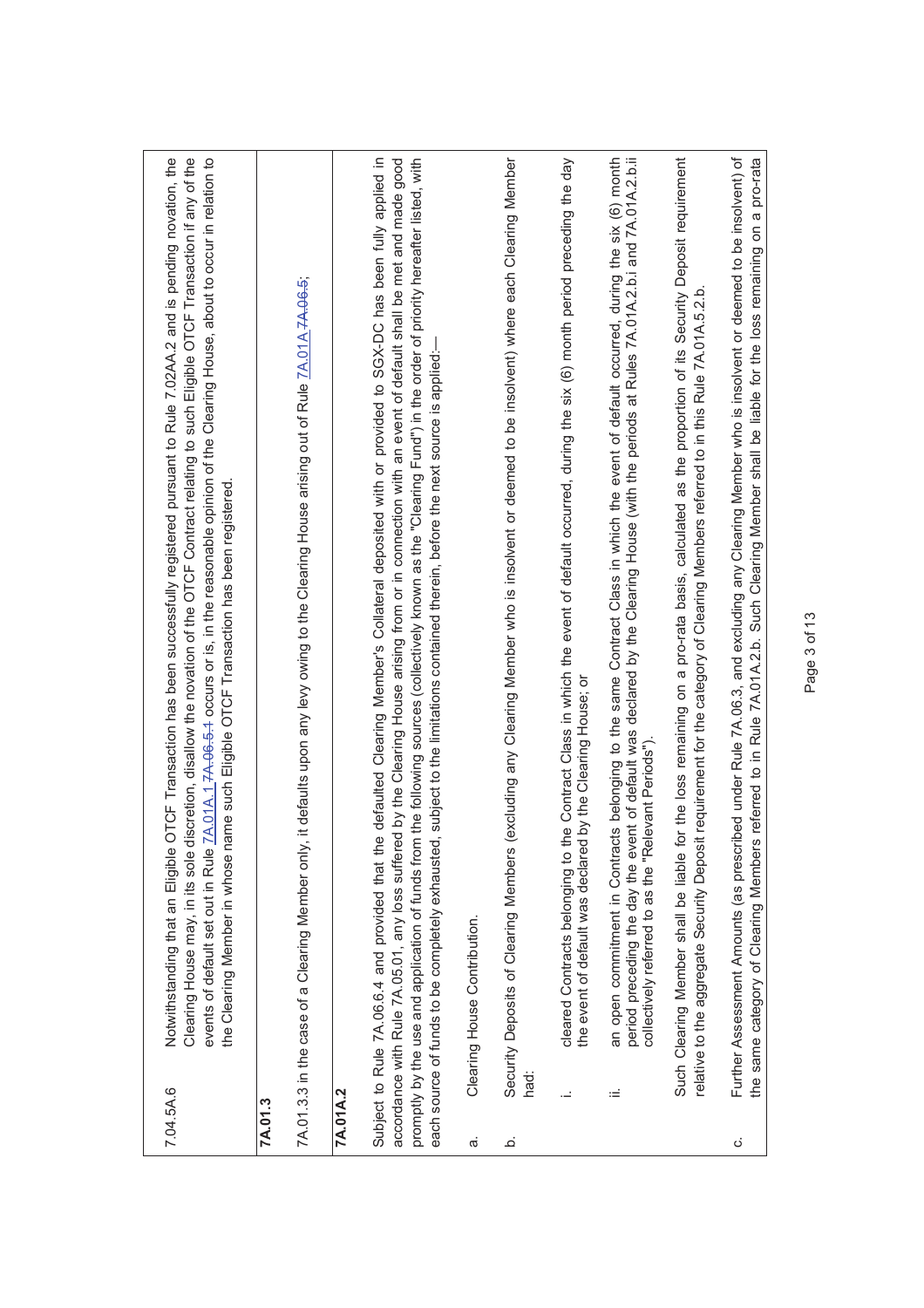|                | basis, calculated as the proportion of its     | Further Assessment Amount requirement relative to the aggregate Further Assessment Amount requirement<br>for the category of Clearing Members referred to in Rule 7A.01A.2.b.                                                                                                                                                                                                                                                                                                                                                                |
|----------------|------------------------------------------------|----------------------------------------------------------------------------------------------------------------------------------------------------------------------------------------------------------------------------------------------------------------------------------------------------------------------------------------------------------------------------------------------------------------------------------------------------------------------------------------------------------------------------------------------|
| <u>ನ</u>       | Any contributions to the Clearing Fund         | by the Clearing House or any of its related entities to that Contract Class in which the event of default<br>occurred, the amount of such contributions (if any) to be determined by the Clearing House in its sole discretion.                                                                                                                                                                                                                                                                                                              |
| $\vec{\sigma}$ | Security Deposits of Clearing Members<br>had:- | excluding any Clearing Member who is insolvent or deemed to be insolvent) where that Clearing Member                                                                                                                                                                                                                                                                                                                                                                                                                                         |
|                | cleared Contracts, not belonging<br>Ĩ,         | to the same Contract Class in which the event of default occurred, during the six (6) month period preceding<br>the day the event of default was declared by the Clearing House; or                                                                                                                                                                                                                                                                                                                                                          |
|                | an open commitment in Contract<br>ωĖ           | is, not belonging to the same Contract Class in which the event of default occurred, during the six (6) month<br>period preceding the day the event of default was declared by the Clearing House; or                                                                                                                                                                                                                                                                                                                                        |
|                | Relevant Periods.<br>≝                         | not cleared or had no open commitment in Contracts belonging to the same Contract Class in which the event of default occurred, during the                                                                                                                                                                                                                                                                                                                                                                                                   |
|                | to this Rule $7A.01A.2.07A.06.5.2.0$ .         | if such Clearing Member's Security Deposit had been applied pursuant to Rule 7A.01A.2.b, its Security Deposits shall not be applied again pursuant<br>Such Clearing Member shall be liable for the loss remaining on a pro-rata basis, calculated as the proportion of its Security Deposit requirement<br>relative to the aggregate Security Deposit requirement for the category of Clearing Members referred to in this Rule 7A.01A.2.d, provided always that                                                                             |
| $\dot{\omega}$ | aggregate Further Assessment Amounts           | be liable for the loss remaining on a pro-rata basis, calculated as the proportion of its Further Assessment Amount requirement relative to the<br>Further Assessment Amounts (as prescribed under Rule 7A.06.3 of the same category of Clearing Members referred to in Rule 7A.01A.2.d (excluding<br>any Clearing Member which has been levied the maximum amount that may be levied against it pursuant to 7A.01A.2.c). Such Clearing Member shall<br>requirement for the category of Clearing Members referred to in Rule 7A.01A.2.d; and |
| ىپ             | any other contributions to the Clearing Fund.  |                                                                                                                                                                                                                                                                                                                                                                                                                                                                                                                                              |
|                | 7A.06.3 Further Assessment Amount              |                                                                                                                                                                                                                                                                                                                                                                                                                                                                                                                                              |
|                | 7A.06.3.1                                      | 8g<br>The Further Assessment Amount shall be an amount up to three (3) times of a Clearing Member's Security Deposit requirement,<br>prescribed by the Clearing House from time to time in its discretion.                                                                                                                                                                                                                                                                                                                                   |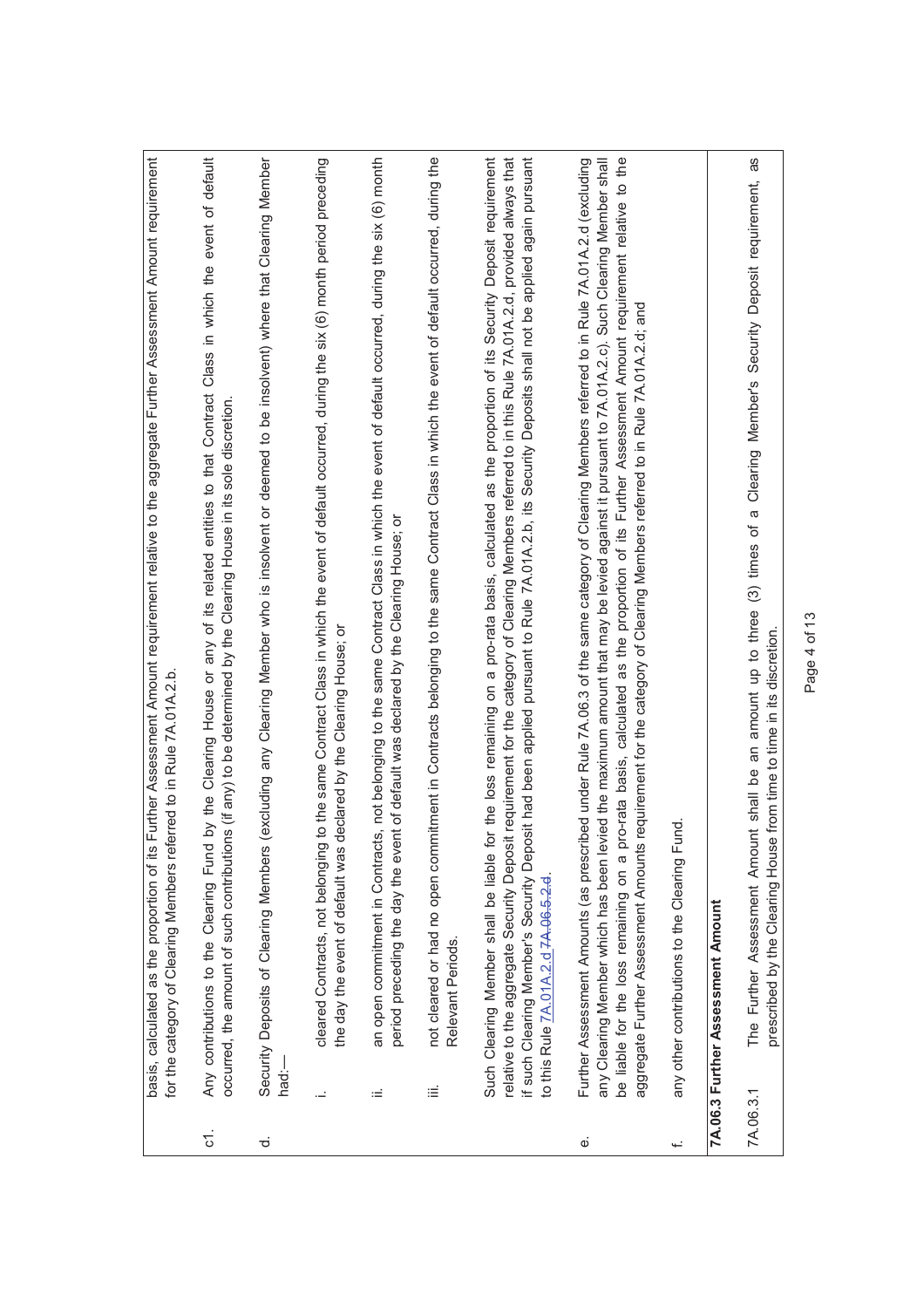| 7A.06.3.2 | equired to deposit with the Clearing House a percentage of its Further Assessment Amount as set out below:<br>Each Clearing Member shall be r                                                                                                                                                                                                                                                                                                                                                                                                |
|-----------|----------------------------------------------------------------------------------------------------------------------------------------------------------------------------------------------------------------------------------------------------------------------------------------------------------------------------------------------------------------------------------------------------------------------------------------------------------------------------------------------------------------------------------------------|
|           | essment Amount attributable to Contracts traded on the Exchange or any Relevant Market or Non-Relevant<br>Market Contracts, an amount up to 50% in the form of cash or government securities; or<br>in respect of Further Ass<br>ā                                                                                                                                                                                                                                                                                                           |
|           | essment Amount attributable to OTCF Contracts, an amount up to 100% in the form of cash or government<br>in respect of Further Ass<br>securities,<br>خ                                                                                                                                                                                                                                                                                                                                                                                       |
|           | cceptable to the Clearing House from time to time.<br>or any other forms of Collateral a                                                                                                                                                                                                                                                                                                                                                                                                                                                     |
| 7A.06.3.3 | .2, at such time as it deems appropriate. A Clearing Member shall immediately furnish such amount to the<br>In the use and application of the Further Assessment Amounts pursuant to Rule 74.014.2 74.06.6.2 in an event of default, the Clearing<br>payment of any balance of the Further Assessment Amount, which has not been deposited with the Clearing<br>Clearing House, prior to the close of business on the Business Day immediately following such call.<br>House shall be entitled to call for<br>House pursuant to Rule 7A.06.3 |
|           | 7A.06.4 Aggregate Clearing House Contributions                                                                                                                                                                                                                                                                                                                                                                                                                                                                                               |
| 7A.06.4.1 | Subject to Rule 7A.06.4.2, the total contribution by the Clearing House to the Clearing Fund ("Aggregate Clearing House Contribution") shall<br>be the higher of:                                                                                                                                                                                                                                                                                                                                                                            |
|           | S\$136,000, which shall be applied to the Clearing House Contribution as referred to in Rule 7A.01A.2.a 7A.06-5-2-a; or<br>ά,                                                                                                                                                                                                                                                                                                                                                                                                                |
|           | Clearing House Contribution<br>the Minimum Aggregate<br>.<br>ف                                                                                                                                                                                                                                                                                                                                                                                                                                                                               |
| 7A.06.4.2 | House<br>Aggregate Clearing House Contribution is applied in accordance with Rule 7A.01A.7A.06-5, such that it falls<br>below the Minimum Aggregate Clearing House Contribution, the Clearing House shall restore the Aggregate Clearing House Contribution up<br>Clearing<br>to the Minimum Aggregate Clearing House Contribution. The Clearing House shall thereafter maintain Aggregate<br>Contribution equivalent to the Minimum Aggregate Clearing House Contribution.<br>In the event that any part of the                             |
| 7A.06.4.3 | Aggregate Clearing House Contribution shall comprise the following, where such funds are available:                                                                                                                                                                                                                                                                                                                                                                                                                                          |
|           | the capital of the Clearing House;<br>$\vec{\sigma}$                                                                                                                                                                                                                                                                                                                                                                                                                                                                                         |
|           |                                                                                                                                                                                                                                                                                                                                                                                                                                                                                                                                              |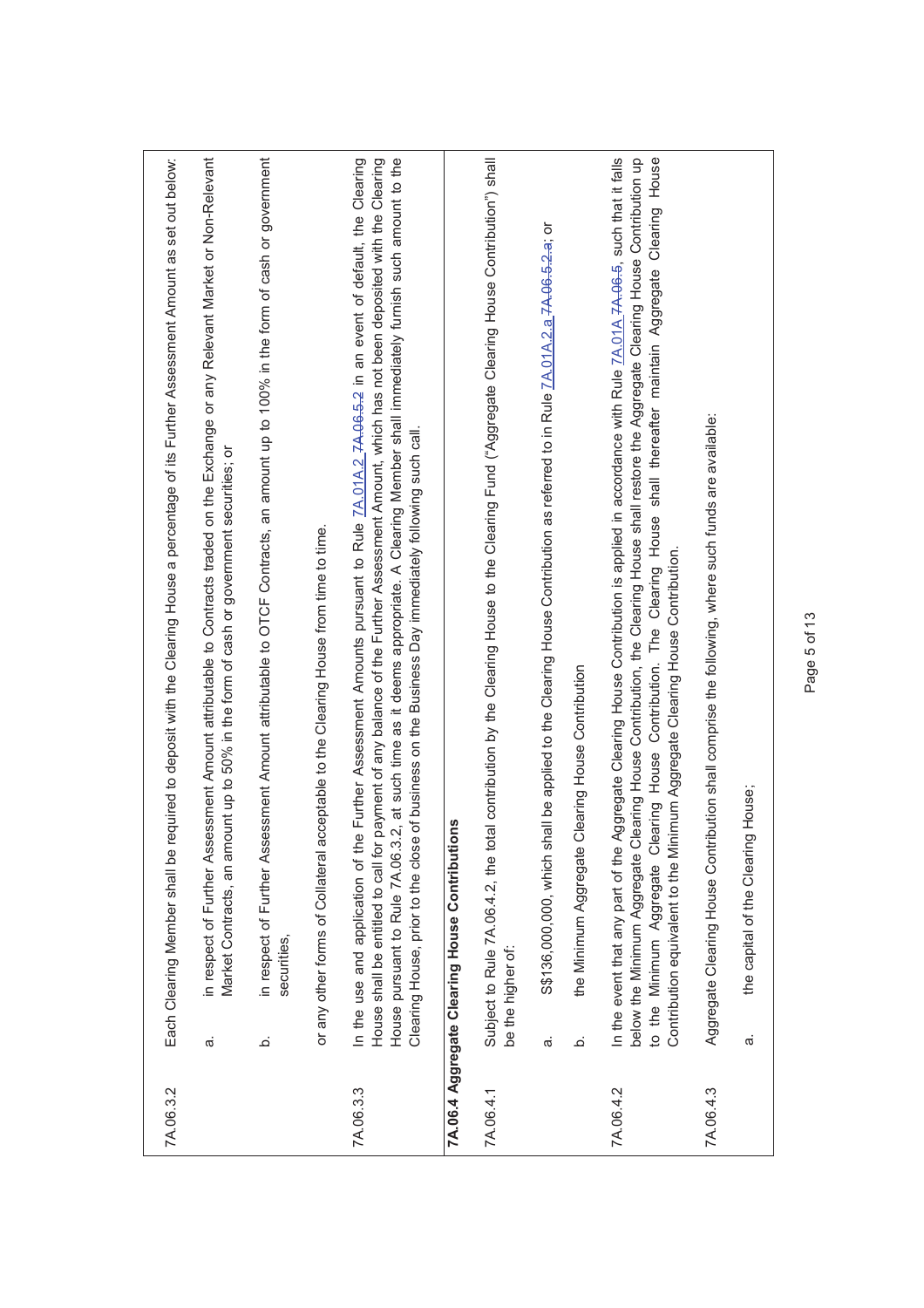|           | financial guarantee and/or default insurance; and<br>the net proceeds of such<br>خ                                                                                                                                                                                                                                                                                                                                                                                                                                                                                                         |
|-----------|--------------------------------------------------------------------------------------------------------------------------------------------------------------------------------------------------------------------------------------------------------------------------------------------------------------------------------------------------------------------------------------------------------------------------------------------------------------------------------------------------------------------------------------------------------------------------------------------|
|           | ment.<br>any other financial instru<br>ن                                                                                                                                                                                                                                                                                                                                                                                                                                                                                                                                                   |
|           | of Events of Default Occurring Within a Multiple Default Period<br>7A.06.6 Use of the Clearing Fund in Respect o                                                                                                                                                                                                                                                                                                                                                                                                                                                                           |
| 7A.06.6.4 | The Clearing Fund in the order of priority listed in Rule 7A.01A.2 7A.06.5.2 shall be used and applied in the following manner in respect of<br>a Multiple Default Period<br>events of default occurring within                                                                                                                                                                                                                                                                                                                                                                            |
|           | only be drawn upon after the monies of the defaulted Clearing Member with the Clearing House have been<br>exhausted in accordance with this Rules;<br>The Clearing Fund shall<br>$\vec{\sigma}$                                                                                                                                                                                                                                                                                                                                                                                            |
|           | be utilised in the order of priority listed in Rule ZA.01A.2.7A.06.5.2 irrespective of the number of draw downs<br>The Clearing Fund shall<br>on the Clearing Fund;<br>.<br>ف                                                                                                                                                                                                                                                                                                                                                                                                              |
|           | 7A-06-5-2, the next utilisation of the Clearing Fund in connection with an event of default occurring within the same Multiple Default<br>Period, shall draw first from the remaining funds available at the unexhausted source before drawing from the next source, taking into<br>ation of the Clearing Fund draws on only part of the funds available at any source under Rule 7A.01A.2<br>account, at all times, the relevant Contract Class;<br>In the event that a utilis<br>ن                                                                                                       |
|           | of default occurring within the same Multiple Default Period shall revert to the sequence of the priority listed<br>the Clearing Fund have been exhausted, any current or subsequent utilisation of the Clearing Fund in<br>in Rule 7A.01A.2 7A.06.5.2; and<br>Once all the sources of<br>connection with an event<br>$\vec{\sigma}$                                                                                                                                                                                                                                                       |
|           | Upon the commencement of a new Multiple Default Period, the first draw down on the Clearing Fund in connection with an event of<br>2, and the subsequent sources of funds shall follow accordingly. This applies regardless of the source from<br>out of the Clearing Fund was made in connection with an event of default which occurred in any previous<br>default occurring in the new Multiple Default Period shall commence from the first source of funds listed in Rule 7A.01A.2 7A.08.5-2,<br>subject to Rule 7A.06.8.<br>which the last payment<br>Multiple Default Period.<br>نه |
| 7A.06.6.5 | A resigning Clearing Member whose Security Deposit and Further Assessment Amount have been applied fully as specified in Rule 2.28.2A<br>shall thereafter:                                                                                                                                                                                                                                                                                                                                                                                                                                 |
|           | not be taken into account for the calculation of the aggregate Security Deposit requirement referred to in Rules 7A.01A.2.b<br>$\dot{\sigma}$                                                                                                                                                                                                                                                                                                                                                                                                                                              |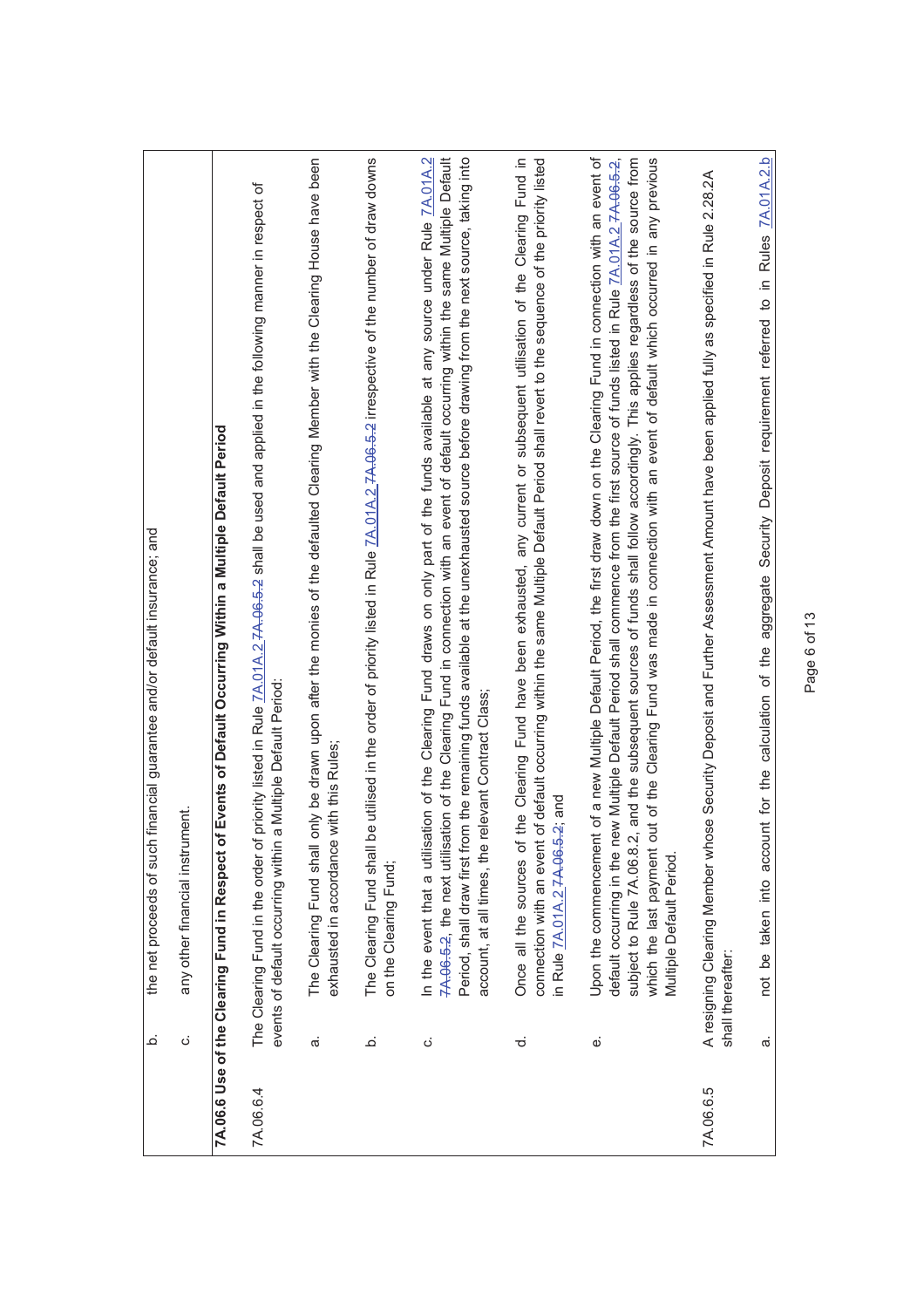|                  | 7A.06.5.2.b and d.; and                                                                                                                                                                                                                                                                                                                                                                                                                                                                                                                                                                                                                                                                                                                                                                                                            |
|------------------|------------------------------------------------------------------------------------------------------------------------------------------------------------------------------------------------------------------------------------------------------------------------------------------------------------------------------------------------------------------------------------------------------------------------------------------------------------------------------------------------------------------------------------------------------------------------------------------------------------------------------------------------------------------------------------------------------------------------------------------------------------------------------------------------------------------------------------|
|                  | for the calculation of the aggregate Further Assessment Amount referred to in Rules 7A.01A.2.c 7A.08.5.2.6<br>not be taken into account<br>and e.<br>خ                                                                                                                                                                                                                                                                                                                                                                                                                                                                                                                                                                                                                                                                             |
|                  | 7A.06.7 Rights of Clearing House for Recovery of Loss                                                                                                                                                                                                                                                                                                                                                                                                                                                                                                                                                                                                                                                                                                                                                                              |
| 7A.06.7.1        | available to the Clearing House are insufficient to fully discharge all of such Clearing Member's obligations<br>Member pursuant to Rule 7.04, the Clearing House shall nonetheless pay all such claims and expenses related to any of the action which the<br>Clearing House may take pursuant to Rule 7A.02.1 (including drawings from the Clearing Fund and expenses), which shall be deemed a loss<br>to it and which shall be a debt from the defaulting Clearing Member to the Clearing House, which the Clearing House may collect from the<br>all claims against or expenses incurred by the Clearing House by reason of its substitution for that Clearing<br>assets or securities of such Clearing Member available to it or by process of law.<br>If a Clearing Member's Collateral<br>to the Clearing House, including |
| 7A.06.7.2        | If any amount paid out of the Clearing Fund pursuant to Rule 7A.01A 7A.08.5 is subsequently recovered by the Clearing House in whole or in<br>part, the Clearing House shall credit the amount so received to the Clearing Fund in the reverse of the order in which it was paid out.                                                                                                                                                                                                                                                                                                                                                                                                                                                                                                                                              |
| 7A.06.7.3        | evy has been made against Clearing Members pursuant to Rules 7A.01A.2.b 7A.065.2.b, c, d, and e is<br>afterward recovered by the Clearing House in whole or in part, the net amount of such recovery shall be credited to such persons (whether or<br>not they are Clearing Members at the time of recovery) in proportion to the amount of the assessment paid by such persons.<br>If a loss in respect of which a I                                                                                                                                                                                                                                                                                                                                                                                                              |
|                  | <b>Chapter 9 Definitions and Interpretation</b>                                                                                                                                                                                                                                                                                                                                                                                                                                                                                                                                                                                                                                                                                                                                                                                    |
| 9.01 Definitions |                                                                                                                                                                                                                                                                                                                                                                                                                                                                                                                                                                                                                                                                                                                                                                                                                                    |
| 9.01.1           |                                                                                                                                                                                                                                                                                                                                                                                                                                                                                                                                                                                                                                                                                                                                                                                                                                    |
| "Clearing Fund"  | shall be an amount equivalent to 25% of the clearing fund size, which shall be applied to the Clearing<br>shall have the meaning ascribed to it in Rule $7A.01A.27A.06.5.2$ .<br>shall have the meaning ascribed to it in Rule 7A.01A.5 7A.06.5.5.<br>Fund as follows:<br>"Minimum Aggregate Clearing House Contribution"<br>"Contract Class" or "Contract Classes"                                                                                                                                                                                                                                                                                                                                                                                                                                                                |
|                  | (i) an amount of not less than 15% of the clearing fund size shall be applied to the Clearing House                                                                                                                                                                                                                                                                                                                                                                                                                                                                                                                                                                                                                                                                                                                                |